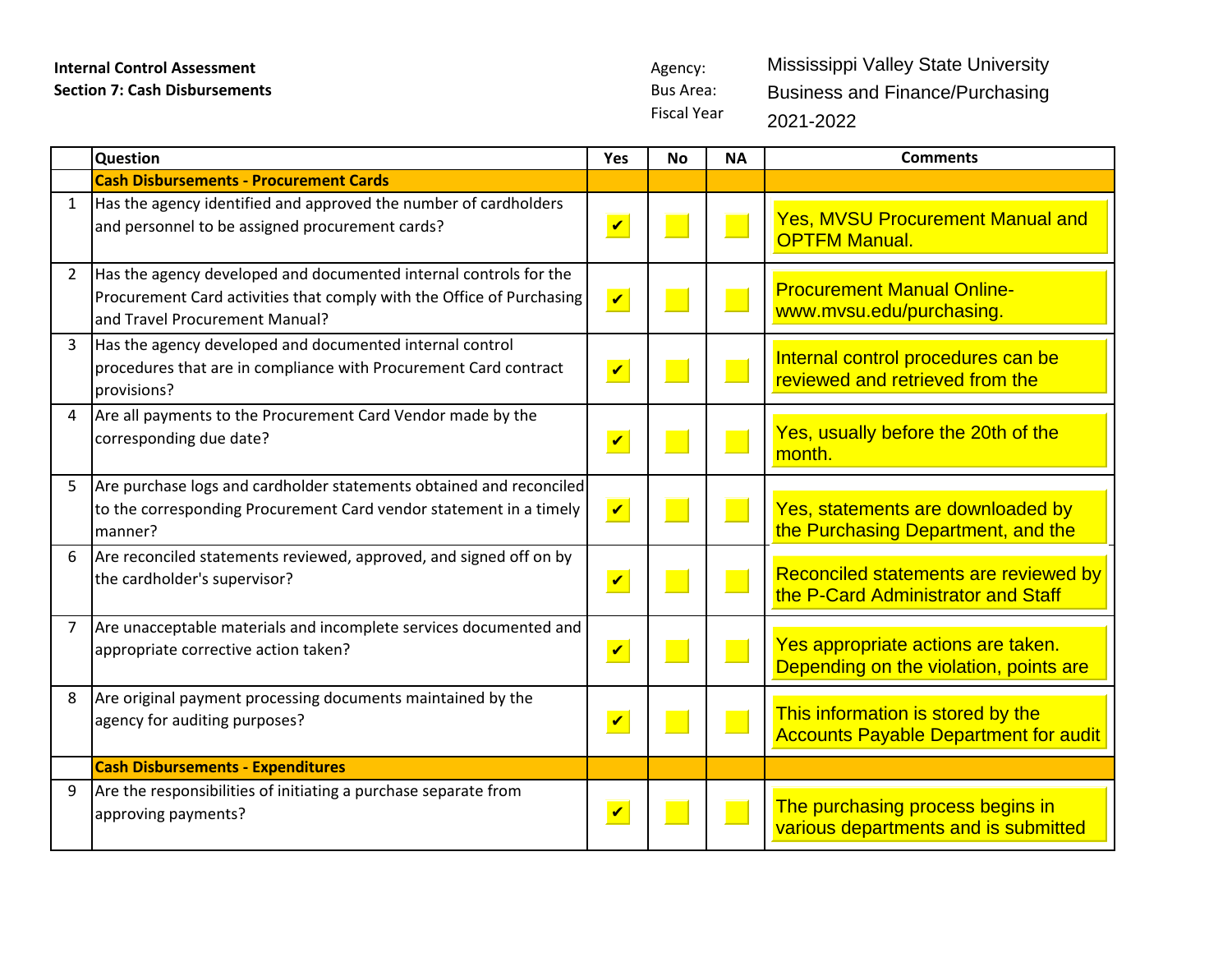Fiscal Year

Mississippi Valley State University Business and Finance/Purchasing 2021-2022

|    | <b>Question</b>                                                                                                                   | Yes                     | <b>No</b> | ΝA                     | <b>Comments</b>                                                                            |
|----|-----------------------------------------------------------------------------------------------------------------------------------|-------------------------|-----------|------------------------|--------------------------------------------------------------------------------------------|
| 10 | Are invoice processing and accounts payable functions adequately<br>segregated from the general ledger functions?                 | $\mathbf v$             |           |                        | The receptionist for the Office of<br><b>Business &amp; Finance is responsible for</b>     |
| 11 | Does the agency have documented policies that ensure compliance<br>with the State's prompt payment law?                           | $\overline{\mathbf{v}}$ |           | $\Box$                 | The Accounts Payable Unit recognizes<br>the state's best practices policy, by              |
| 12 | Are payment processing documents retained on file at the agency for<br>the required retention period?                             | $\mathbf{v}$            |           |                        | Payment vouchers are maintained for 3<br>years in a centralized location as                |
| 13 | Does the agency have policies and procedures in place to ensure that<br>disbursements are only for authorized purposes?           | $\overline{\mathbf{v}}$ |           |                        | The agency has established the<br>necessary procedures, to ensure that                     |
| 14 | Does the agency follow the laws, rules, and regulations that govern<br>the disbursements?                                         | $\blacktriangledown$    |           | <b>Service Service</b> | <b>See Fiscal Policies and Procedures</b><br><b>Manual and Administrative Policies and</b> |
| 15 | Are the responsibilities for disbursement procedures clearly<br>documented and assigned to specific personnel?                    | $\overline{\mathbf{v}}$ |           |                        | The responsibility for disbursement<br>procedures are clearly documented,                  |
| 16 | Are controls established to assure that all payments are made on a<br>timely basis and in accordance with all PO's and contracts? | $\boldsymbol{v}$        |           | $\Box$                 | Controls are established to assure that<br>all payments are made appropriately,            |
| 17 | Are proper invoice numbers reported on the payment document to<br>ensure that duplicate payments are not made?                    | $\boldsymbol{v}$        |           |                        | Invoice numbers are reported on each<br>AP voucher and purchase order                      |
| 18 | Are vendor invoices received in a central location?                                                                               | $\overline{\mathbf{v}}$ |           |                        | The receptionist in the Office of<br><b>Business &amp; Finance is responsible for</b>      |
| 19 | Are responsibilities for receiving goods and services adequately<br>segregated from approving payments?                           | $\blacktriangledown$    |           |                        | The responsibilities for the receipt of<br>goods and services are verified by              |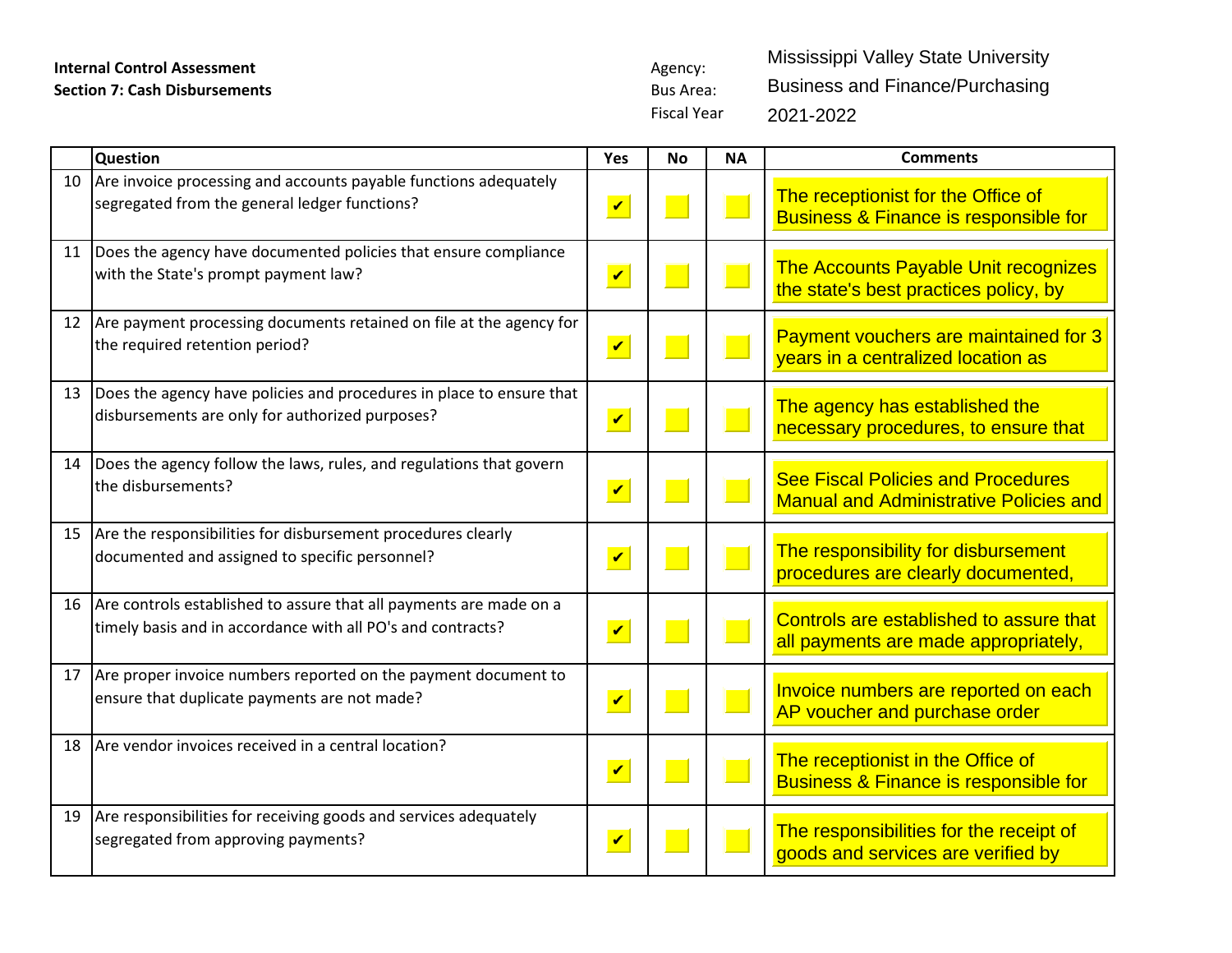Fiscal Year Mississippi Valley State University Business and Finance/Purchasing 2021-2022

|    | <b>Question</b>                                                                                                                                                                 | Yes                         | No | <b>NA</b>                   | <b>Comments</b>                           |
|----|---------------------------------------------------------------------------------------------------------------------------------------------------------------------------------|-----------------------------|----|-----------------------------|-------------------------------------------|
|    | 20 Are MAGIC security profiles established for the cash disbursement<br>function in agreement with adequate segregation of duties?                                              |                             |    | $\vert\bm{\mathsf{v}}\vert$ | Not applicable. The Banner system is us   |
| 21 | Has the agency established procedures for adequate pre-audit of<br>agency expenditures for compliance with all state and federal<br>regulations?                                | $\vert\bm{\mathsf{v}}\vert$ |    |                             | Internal audits are conducted periodicall |
| 22 | Are procedures in place to assure that adequate, sufficient<br>documentation is collected as support for each payment?                                                          | $\blacktriangledown$        |    |                             | Before a payment is process, the approp   |
|    | 23 Are procedures in place to ensure proper account code fields are used<br>to clearly distinguish program expenditures?                                                        | $\overline{\mathbf{v}}$     |    |                             | The proper procedures are in place to el  |
|    | 24 Are procedures in place requiring an additional approval for any<br>disbursements exceeding a set threshold?                                                                 | $\blacktriangledown$        |    |                             | Disbursements exceeding a set threshol    |
|    | 25 Are procedures in place requiring management to periodically<br>examine expenditure reports to monitor agency purchases and to<br>identify unusual or questionable activity? | $\blacktriangledown$        |    |                             | Internal audits are conducted periodicall |
|    | 26 Are controls in place to ensure sufficient cash or federal grant<br>receivables (if applicable) is available prior to the agency approval of<br>payment documents?           |                             |    |                             | The appointed budget officer for grant re |
|    | 27 Are procedures in place to ensure that expenditures are recorded in<br>the appropriate fiscal/budget/federal accounting period and are<br>eligible costs for that period?    | $\vert\bm{\mathsf{v}}\vert$ |    |                             | The proper procedures are in place, to e  |
|    | 28 Are procedures in place to ensure that payment of prior year claims<br>are in accordance with Miss Code Ann. 27.104.25 (1972)?                                               | $\vert\bm{\mathsf{v}}\vert$ |    |                             | MVSU has established the proper proce     |
|    | <b>Cash Disbursements - Receiving Reports</b>                                                                                                                                   |                             |    |                             |                                           |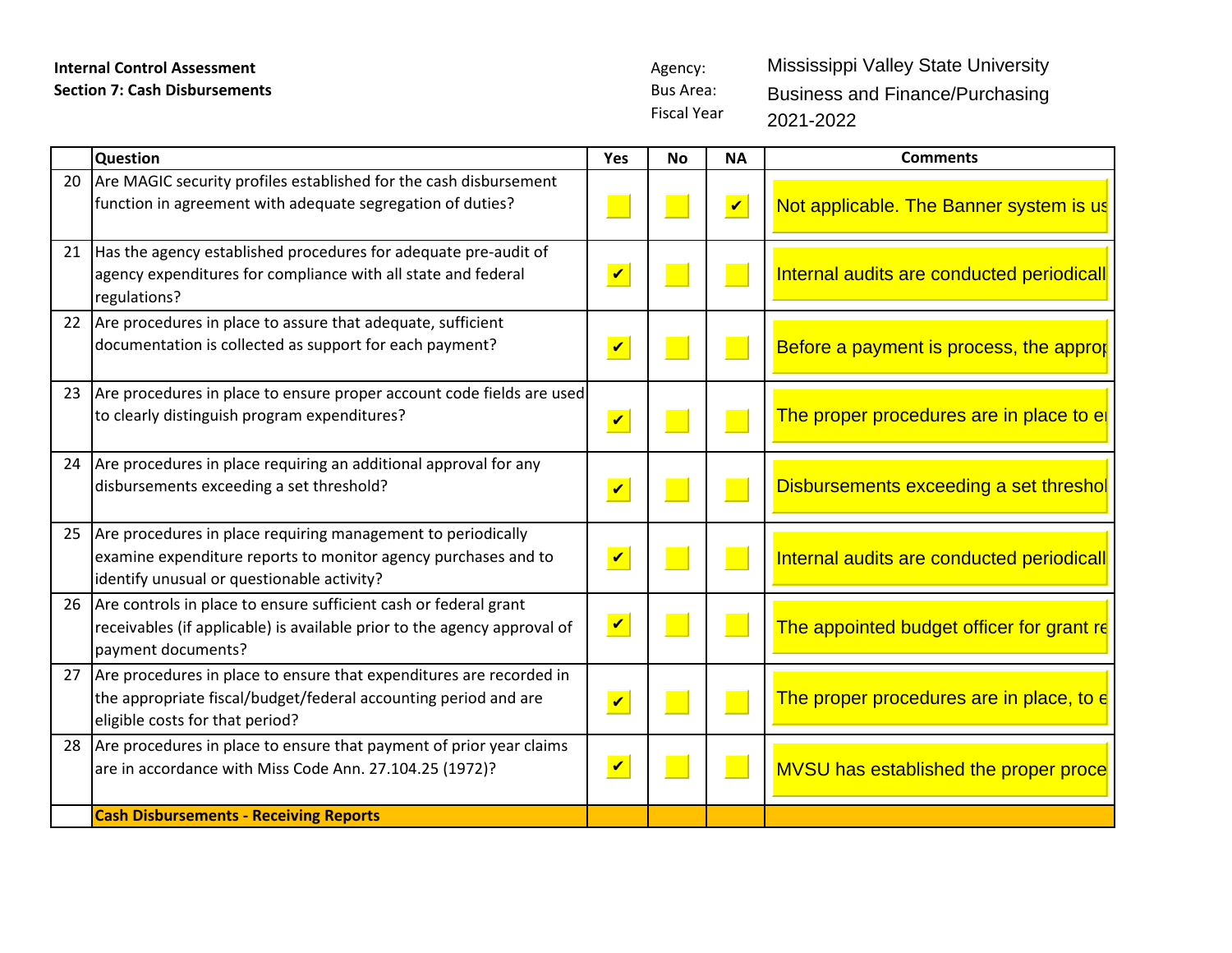Fiscal Year Mississippi Valley State University Business and Finance/Purchasing 2021-2022

|    | <b>Question</b>                                                                                       | Yes                     | No                      | <b>NA</b> | Comments                                                                     |
|----|-------------------------------------------------------------------------------------------------------|-------------------------|-------------------------|-----------|------------------------------------------------------------------------------|
| 29 | Does the agency verify the goods receipt against the purchase order<br>prior to approval for payment? | $\overline{\mathbf{v}}$ |                         |           | All goods and services received by<br><b>MVSU</b> are verified with central  |
| 30 | Are procedures in place for prompt filing of claims for goods damaged<br>in shipment?                 |                         | $\overline{\mathbf{v}}$ |           | MVSU is currently following the same<br>guidelines as the US Postal Services |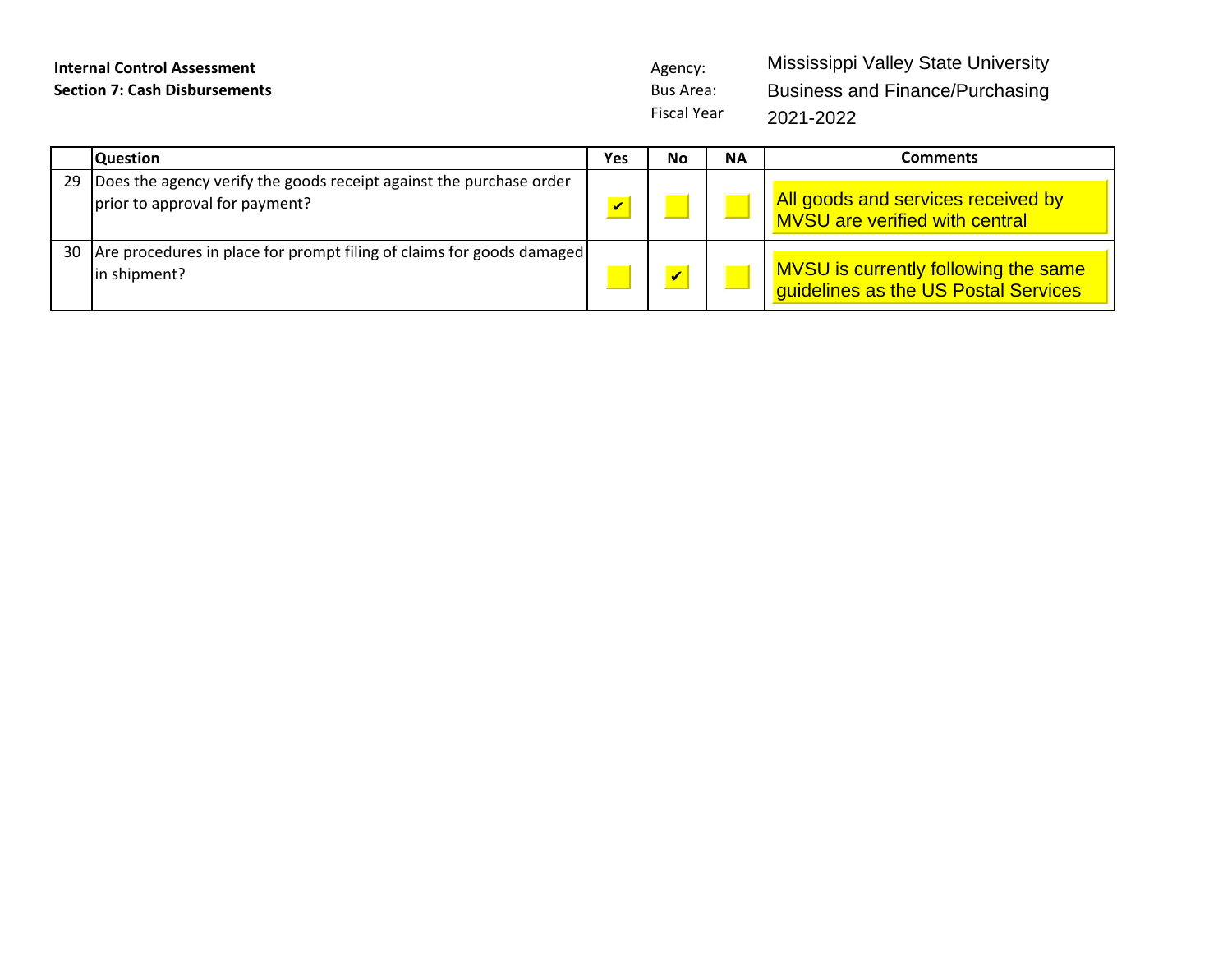Fiscal Year Mississippi Valley State University Business and Finance 2021-2022

|    | Question                                                                                                                                                  | Yes                     | <b>No</b>               | <b>NA</b>               | <b>Comments</b>                                                                 |
|----|-----------------------------------------------------------------------------------------------------------------------------------------------------------|-------------------------|-------------------------|-------------------------|---------------------------------------------------------------------------------|
|    | <b>Cash Disbursements - Petty Cash</b>                                                                                                                    |                         |                         |                         |                                                                                 |
| 31 | Its the petty cash account assigned to only one person?                                                                                                   | $\overline{\mathbf{v}}$ |                         | $\blacksquare$          | Each petty cash fund is assigned to an<br>authorized custodian. B-3             |
| 32 | Does someone other than the cashier (or authorizing official)<br>reconcile the monthly petty cash bank statement?                                         | $\overline{\mathbf{v}}$ |                         |                         | An appointed accountant reconciles<br>and audits the daily cashier reports;     |
| 33 | Is the petty cash account in the agencies name?                                                                                                           |                         | $\overline{\mathbf{v}}$ |                         | Petty cash is granted under individual<br>names.                                |
| 34 | Are all checks sequentially pre-numbered and imprinted with "Petty<br>Cash Fund"?                                                                         |                         |                         | $\overline{\mathbf{v}}$ | There is not a separate bank account<br>for petty cash. However, the operating  |
| 35 | Are the pre-numbered checks imprinted with the agency name?                                                                                               | $\overline{\mathbf{v}}$ |                         | <b>Service Service</b>  | The pre-numbered checks for the<br>operating account is imprinted with the      |
| 36 | Are checks signed after reviewing supporting documentation?                                                                                               | $\mathbf v$             |                         |                         | Checks are signed after reviewing the<br>supporting documentation, along with   |
| 37 | Does the check register list every check issued, date of issuance,<br>check number, name of payee, the amount disbursed and the<br>account to be charged? | $\overline{\mathbf{v}}$ |                         |                         | A detailed report is generated from the<br>Banner System, to show who received  |
| 38 | Are the monthly bank statements reconciled to the check register?                                                                                         | $\overline{\mathbf{v}}$ |                         |                         | An automatic process is ran in Banner,<br>to remove checks from the outstanding |
| 39 | Are cancelled checks or copies of checks if not returned by the bank<br>and bank statements maintained for audit?                                         | $\overline{\mathbf{v}}$ |                         |                         | Currently, images of canceled checks<br>or copies of checks, are received by    |